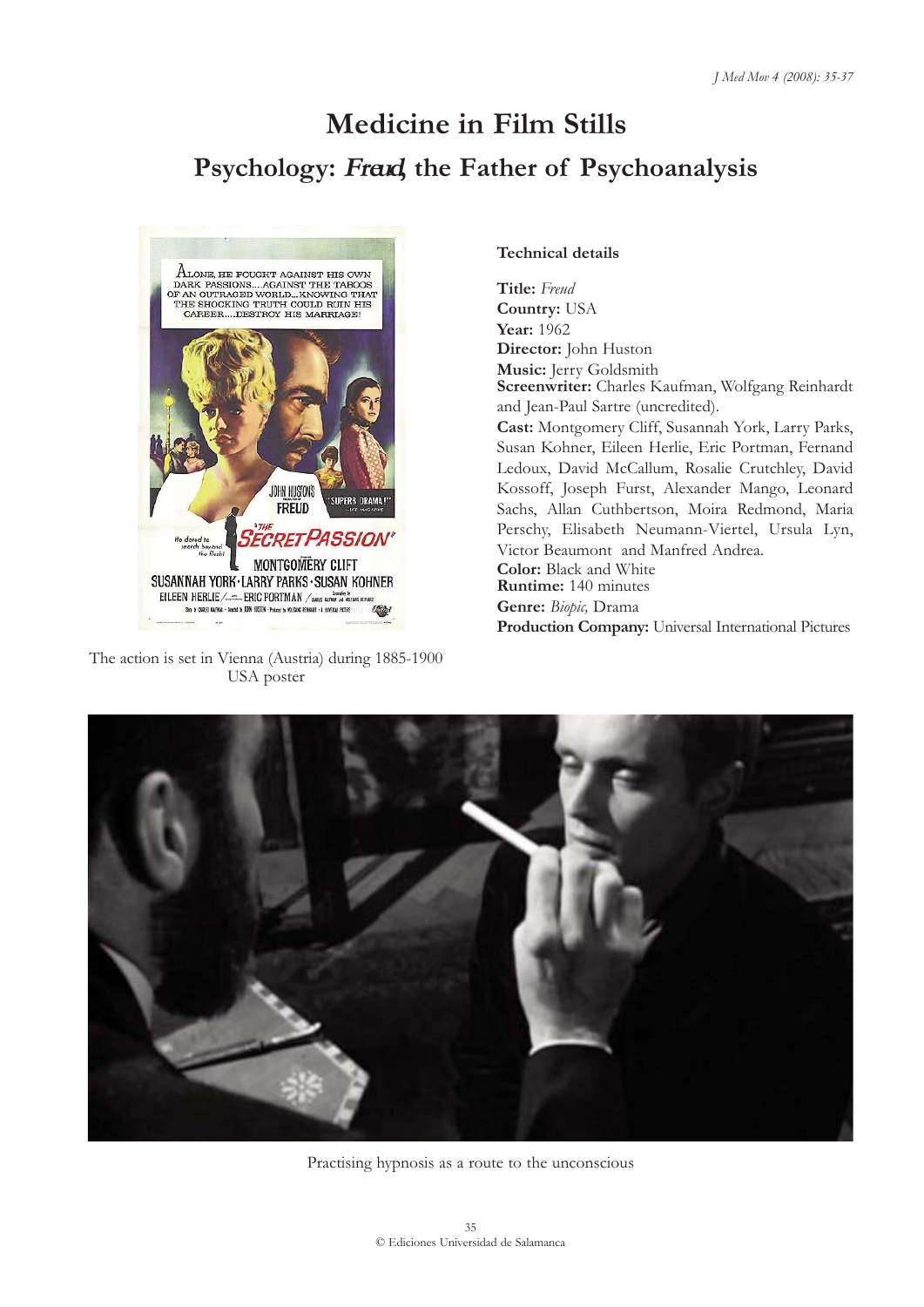

Freud discovers the erotic attraction to the mother figure



The interpretation of dreams forms part of the therapeutic exercise